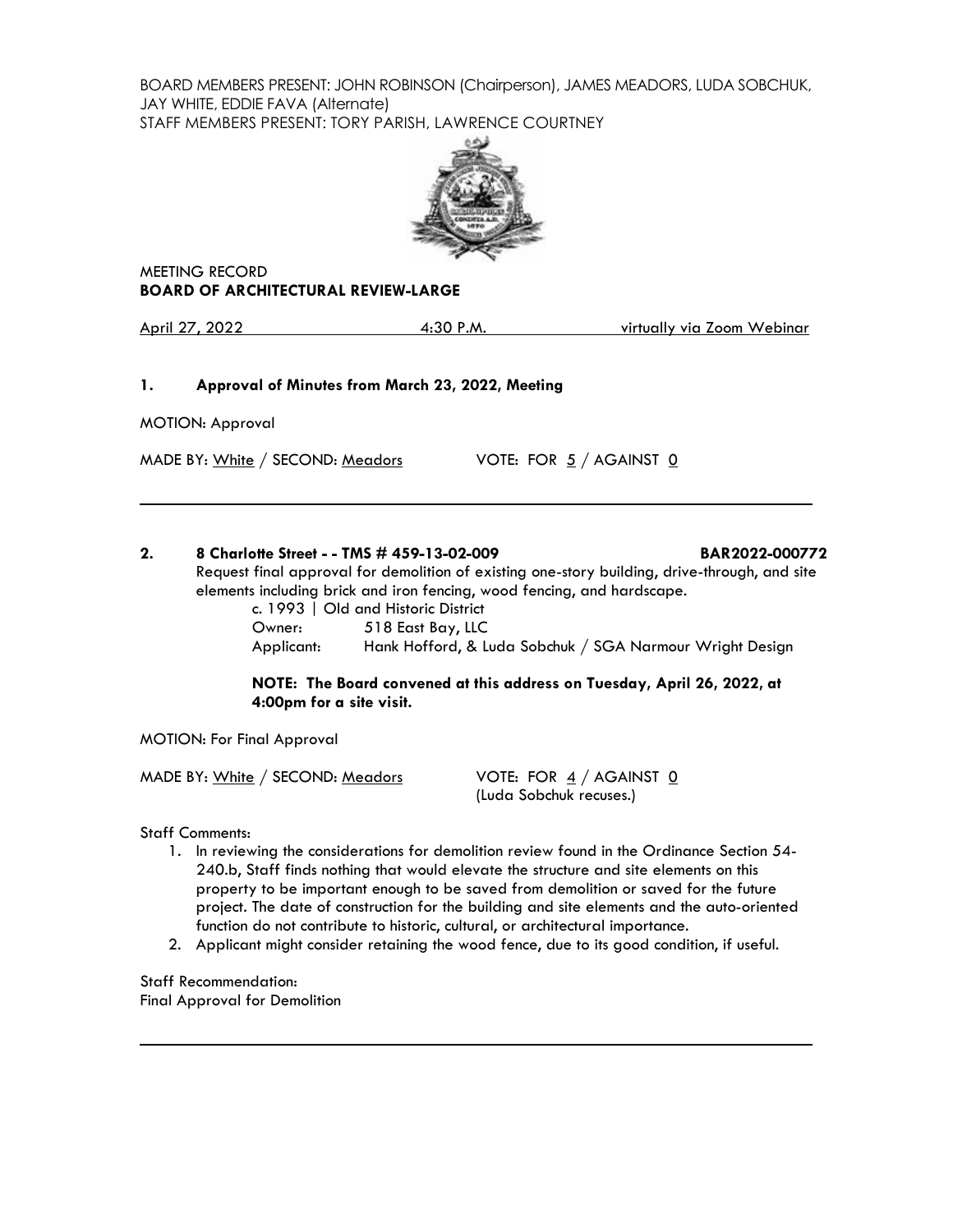# **BOARD OF ARCHITECTURAL REVIEW-LARGE**

## April 27, 2022 Page | **2**

| 3. | 547 Meeting Street - - TMS # 459-05-01-016<br>Request final approval of mock-up panel. |                                                                         | <b>BAR2020-000207</b> |  |
|----|----------------------------------------------------------------------------------------|-------------------------------------------------------------------------|-----------------------|--|
|    |                                                                                        |                                                                         |                       |  |
|    |                                                                                        | New Construction   Height District 5   Historic Corridor District       |                       |  |
|    | Owner:                                                                                 | TMG 547 Meeting Street LLC                                              |                       |  |
|    | Applicant:                                                                             | Kyra Brower / LS3P                                                      |                       |  |
|    | 4:30pm for a site visit.                                                               | NOTE: The Board convened at this address on Tuesday, April 26, 2022, at |                       |  |

MOTION: Deferral incorporating Board and Staff comments

| MADE BY: White / SECOND: Meadors | VOTE: FOR $4/$ AGAINST 0 |
|----------------------------------|--------------------------|
|                                  | (Luda Sobchuk recuses.)  |

#### Staff Comments:

- 1. Sealant around dark windows at white painted brick should be white. Applicant discussed this prior to the meeting and agrees.
- 2. Additionally, sealant and metalwork at the metal portion of the mock-up will need to be cleaned and tightened. It is believed that this has been discussed by the Applicant prior to the meeting as well and they agree.
- 3. The Applicant requested the additional placement of GFRP on the mock-up as an alternative to the GFRC band at the second floor. While having some advantages in terms of handling, forming and placement, Staff still prefers the GFRC for its perceived increased durability.
- 4. It was discussed whether to paint the cast stone window sill to match the brick. There are various ways to think about this and Staff would like the Board's direction on this.
- 5. Modifications and corrections of the above items to the mock-up should take place and be approved prior to start of exterior work.

Staff Recommendation: Approval with Board and Staff Comments with Applicant to make Conditional Approval corrections required on the Mock-Up prior to exterior work on the building.

Board Comment:

- Board and Applicant confirm that second floor will be cast stone with material at fifth floor in question and local applications of FRP.
- Board has struggled with FRP over longevity; not conformable even at this height because it will age will receive no maintenance. GFRC is also a light product. Discourage painting the sills because this also would add to maintenance. Sealants identified. All metalwork to be tighter.
- Agree with previous Board member. Believe this should be denied so that it can be worked on as this is only opportunity. Attention to detail wasn't there.
- Add to previous, regarding procedural matter. The mock-up becomes our only guarantor and our best estimation of the finished product in terms for quality. While sympathetic to unique constraints like supply chain and staffing issues, this will be our best check of what the building will look like.

For full Board comments, please visit the City of Charleston's YouTube Channel.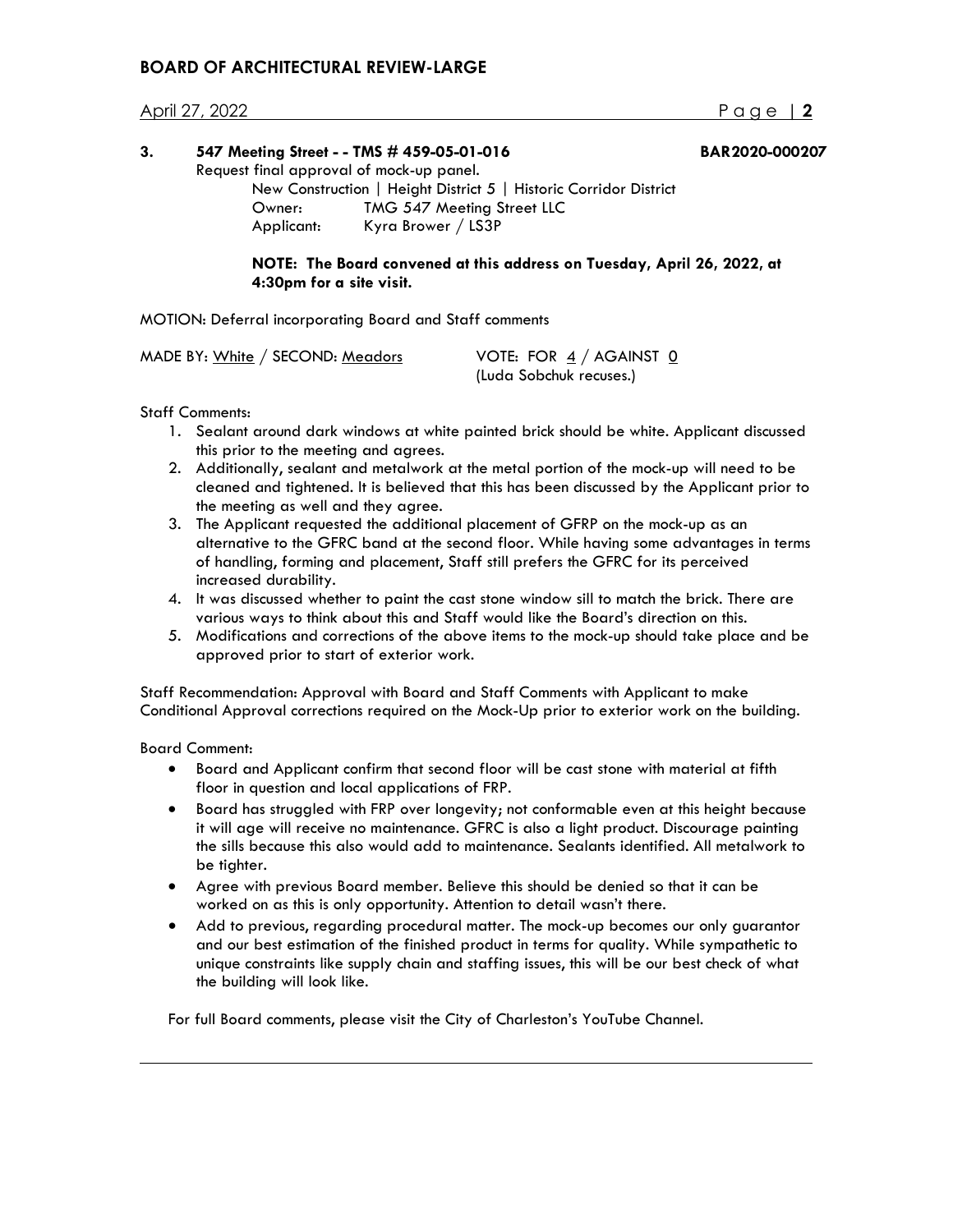| 4. |            | 678 King Street & 666 King Street - - TMS # 460-04-04-118/034                         | BAR2021-000672 |
|----|------------|---------------------------------------------------------------------------------------|----------------|
|    |            | Request conceptual approval for construction of a 55-unit affordable housing project. |                |
|    |            | New Construction   Westside   Height District 5   Historic Corridor District          |                |
|    | Owner:     | Robinson Villa / Lowline Housing Partners LLC                                         |                |
|    | Applicant: | Brian Fessler / McMillan Pazdan Smith Architecture                                    |                |

MOTION: Conceptual Approval with Board and Staff comments

MADE BY: White / SECOND: Sobchuk VOTE: FOR 5 / AGAINST 0

Staff Comments:

- 1. The newly proposed utilizes a different and more pronounced language at the ground floor, effectively giving the building a base, and a more pronounced and higher detailed cornice with some contemporary brick reveals. These revisions may help to soften the proposed bolder color palette.
- 2. The punched openings at the windows are shown as 8-inches in depth. As Board comment previously emphasized the importance of these deep reveals in light of the overall design intent, Board should consider if this depth will achieve the intention of punched openings. Eight inches is a minimum to be considered.
- 3. Staff is not opposed to a nontraditional accent color, especially on a building adjacent to the Lowline and Interstate 26. However, much scrutiny will be required for these accent shades in order to find balance between jarring and the additional context of historic homes. Staff is concerned about the depicted shade, and after contemplating whether limiting its use would help or harm the design, Staff recommends toning it down but will look for additional information in the preliminary submittal.
- 4. For final detailing, Staff recommends coordinating the openings at the ground floor with the brick reveal at the headers, if possible.

Staff Recommendation:

Conceptual Approval with Board and Staff comments

Board Comment:

- Project has responded well to previous comments. The green does jump out, but color is difficult to assess on a screen. Will review this at mock-up.
- Would appreciate information to understand the view of the project from F and H Streets and the connectors from King Street. At a primary entrance to city. Been a challenge to make meaningful structures at prominently visible locations. The green is strong but look forward to seeing different colors.
- Developing nicely. Good massing and proportions. Not necessarily that it is a gateway. Too early to talk about colors; will view at mock-up. Otherwise agree with Staff comments.
- For conceptual review, it addresses the prior comments. May be helpful for color feedback at preliminary.

For full Board comments, please visit the City of Charleston's YouTube Channel.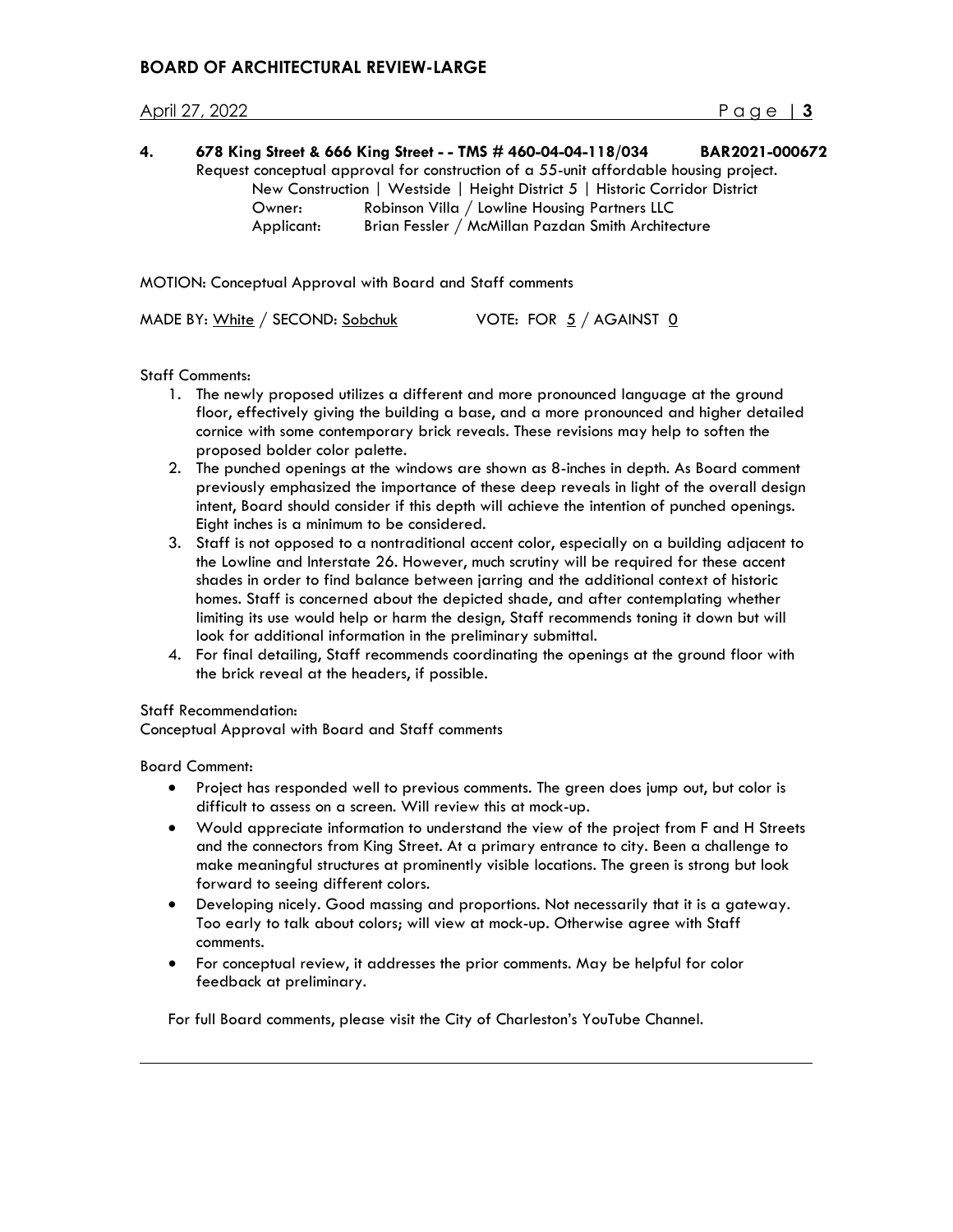# **BOARD OF ARCHITECTURAL REVIEW-LARGE**

#### April 27, 2022 Page | **4**

| 5. |                                                                                         | 275 Huger Street - - TMS # 463-16-04-054                                         | BAR2022-000704 |
|----|-----------------------------------------------------------------------------------------|----------------------------------------------------------------------------------|----------------|
|    | Request preliminary approval for construction of a 77-unit affordable housing apartment |                                                                                  |                |
|    | building with surface parking.                                                          |                                                                                  |                |
|    |                                                                                         | New Construction   East Central   Height District 4   Historic Corridor District |                |
|    | Owner:                                                                                  | City of Charleston Housing Authority                                             |                |
|    | Applicant:                                                                              | Nicholas Galizia / Bello Garris Architects                                       |                |
|    |                                                                                         |                                                                                  |                |

MOTION: Preliminary Approval with Board and Staff comments with Final Review to Staff

| MADE BY: Meadors / SECOND: Fava | VOTE: FOR $3/$ AGAINST 0           |  |
|---------------------------------|------------------------------------|--|
|                                 | (Luda Sobchuk & Jay White recuse.) |  |

#### Staff Comments:

- 1. Planting strips are proposed at the north entry terraces (A100B) and within the boardwalk (A111A). To some degree, these reduce the overall width of the Huger Street entry but provide nicely integrated green space for the main elevation. Staff recommends added scrutiny and coordination between the architectural site plan and landscape plans to ensure a clear and distinct entry path from Huger Street.
- 2. Per previous Board motion and Staff comment, transitions of materials at horizontal locations should be offset in plane or meaningfully detailed. Concern remains regarding the transition from brick or siding at the fourth-floor north end (A906). Please confirm detail or visibility.
- 3. While not visible from the public ROW, at the ground floor at the intersection of the central corridor and the east entry (visible at A111B), Staff recommends pulling back the southern planting bed to respect what will mostly likely be the flow of foot traffic.

#### Staff Recommendation:

Preliminary Approval with Board and Staff comments (and FRBS)

Board Comment:

- Clarification regarding screening closure at opening under roof. Like the roof without breaks as had been discussed previously. With wood decks at the interior, sun doesn't get to them and cause deterioration. Great project, and great to see interior courtyard for affordable housing.
- Appreciate setting the building back, not building over parking, and activating the space. Considering length of building as intentional backdrop to Enston Homes.
- Applicant addressed all previous comments either by adopting them into the design or thoroughly considering and responding to them. Continue to see this as exemplary design for affordable housing.

For full Board comments, please visit the City of Charleston's YouTube Channel.

**6. 244 St. Philip Street - - TMS # 460-08-02-117/118/119/120/121 BAR2022-000612** Request conceptual approval for construction of a 50-unit apartment building. New Construction | Cannonborough/Elliotborough | Height District 2.5-3 | Old City District Owner: Ron Owens / Evening Post Industries Inc. Applicant: Dylan Towe / LS3P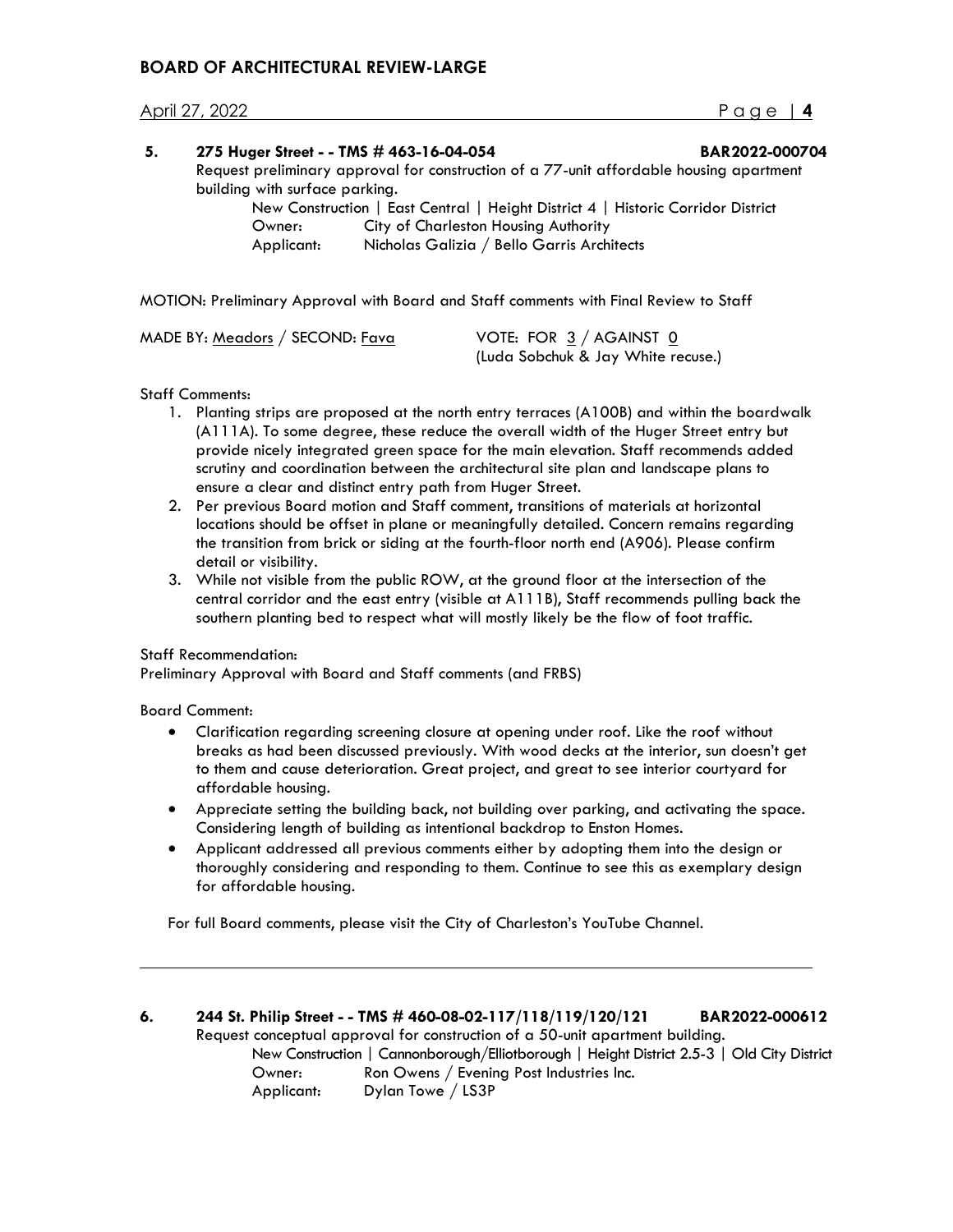# **BOARD OF ARCHITECTURAL REVIEW-LARGE**

April 27, 2022 Page | **5**

MOTION: Conceptual Approva with Board and Staff comments

MADE BY:  $Meadors / SECOND: White$  VOTE: FOR  $5 / AGAINT 0$ </u>

Staff Comments:

1. Staff finds the revised proposal to appropriately respond to previously incorporated Staff and Board comments. This includes revisions to simplify the roof massing, which was a sticking point. The overall composition has been simplified and unified.

Staff Recommendation: Conceptual Approval with Board and Staff comments

Board Comment:

- Appreciate continued effort, looks great.
- Simplicity and rationality of current proposal is very appreciated
- Moving to a central entry, consistency of shutters, narrowing the porches hyas made this complimentary to the neighborhood.
- The window pair above the entry could be more successful if separated which could aid the plan in that there is a demising wall behind.

For full Board comments, please visit the City of Charleston's YouTube Channel.

**7. 145 Calhoun Street - - TMS # 457-04-02-022 BAR2021-000545**

Request conceptual (and preliminary) approval for minor addition to existing steel trellis.

Not Rated | c. 1955 | Old and Historic District Owner: King and Calhoun LLC Applicant: Kevan Hoertdoerfer

MOTION: Conceptual Approval with Board and Staff comments

MADE BY: White / SECOND: Sobchuk VOTE: FOR 5 / AGAINST 0

Staff Comments:

1. Previous motion of deferral was to allow for proper documentation and clarity to be incorporated into the drawings. Height dimensions have been included on page A301 of the newest submittal. However, Applicant still needs to express the location of all downspouts and to provide information on the durability and aging effects on the proposed polycarbonate material prior to or during preliminary review.

Staff Recommendation:

Conceptual Approval with Board and Staff comments

Board Comment:

- Previous comments have been satisfied.
- Staff can handle materials issues and confident that comments will get resolved.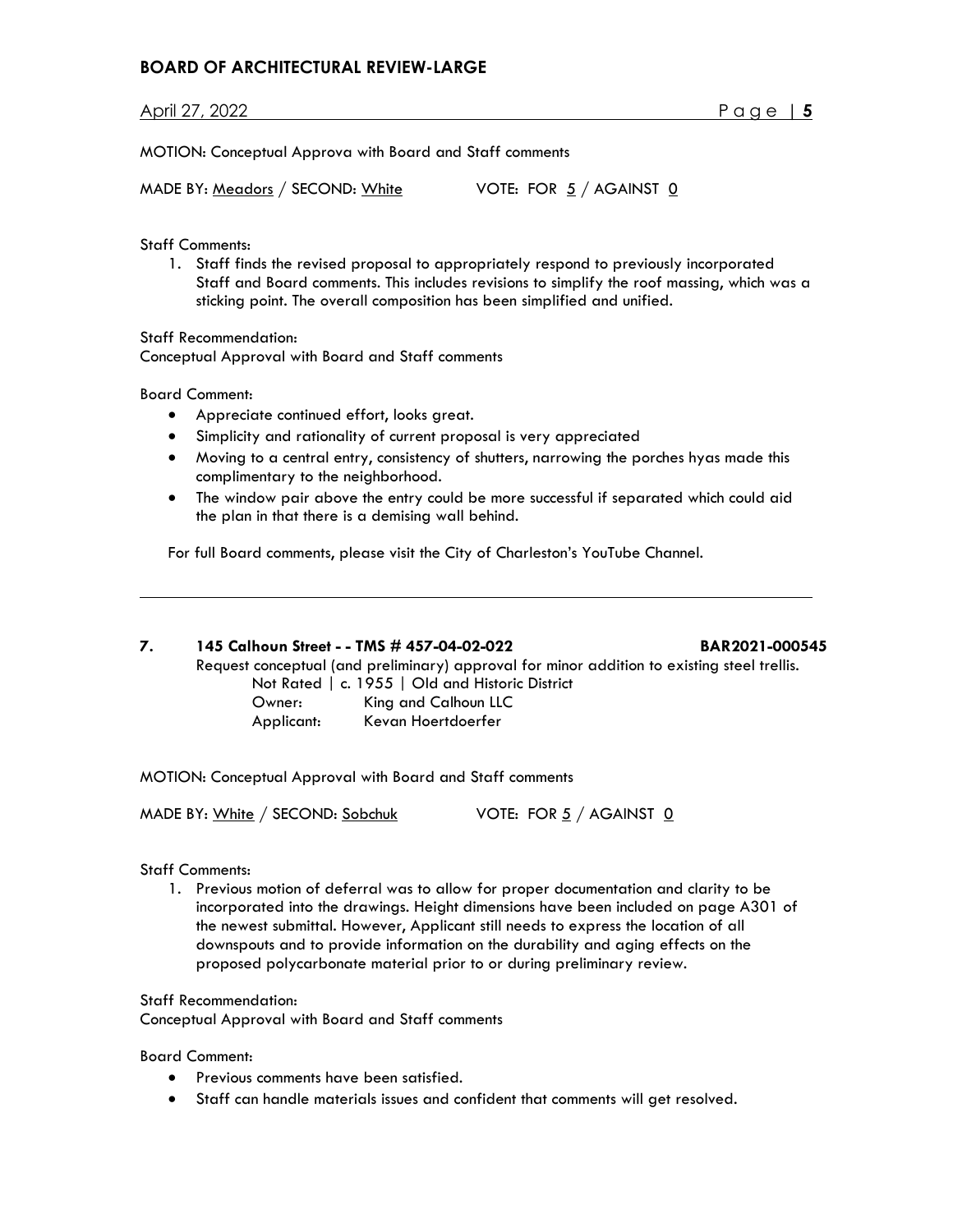For full Board comments, please visit the City of Charleston's YouTube Channel.

**8. 151 Meeting Street - - TMS # 457-08-04-002 BAR2021-000580** Request preliminary approval for modifications to southeast corner of existing building including storefront/glazing, raised patio entrance ramp, and metal canopy. Not Rated | c. 1981 | Old and Historic District Owner: Tom Creasy / Lat Purser & Associates

Applicant: Clark Batchelder / Goff D'Antonio Associates

MOTION: Preliminary Approval with Staff comments

MADE BY: White / SECOND:  $Fava$  VOTE: FOR  $5/$  AGAINST  $0$ 

Staff Comments:

- 1. Newest proposal is a change to a sliding glass wall system from the previously approved fixed storefront system in the expanded ground floor openings. The application does not depict the storefront system's appearance when closed, but in general, Staff is not opposed to a foldaway system. Unless required, the sliding glass system should fold away to the interior.
- 2. FDC signage should be closely coordinated in color to work with the building's exterior while adhering to fire marshal requirements. Applicant to determine if the existing FDC signage can simply be relocated or replaced with similar in-kind.
- 3. Tenant signage to be reviewed separately.
- 4. The very visible and new exhaust louvers at the south elevation shall be painted to match the adjacent wall material.
- 5. Bluestone currently exists for the primary entry to the building, and Staff is neutral to the proposed change at the restaurant entry.

Staff Recommendation:

Preliminary Approval with Board and Staff comments

Board Comment:

- Concerns regarding noise from the exhaust fans due to placement.
- Agree with Staff comments and recommendation.

For full Board comments, please visit the City of Charleston's YouTube Channel.

**9. 16 &18 Iron Forge Alley (Foundry Aly lots 10&11) -- TMS #459-05-04-245/246BAR2021-000635** Request final approval for revision of previously approved foundation from CMU to framing and application of fiber cement siding instead of stucco.

New Construction | East Side | Height District 2.5-3 | Old City District Owner: East Village Gardens LLC Applicant: Luke Jarrett / Synchronicity LLC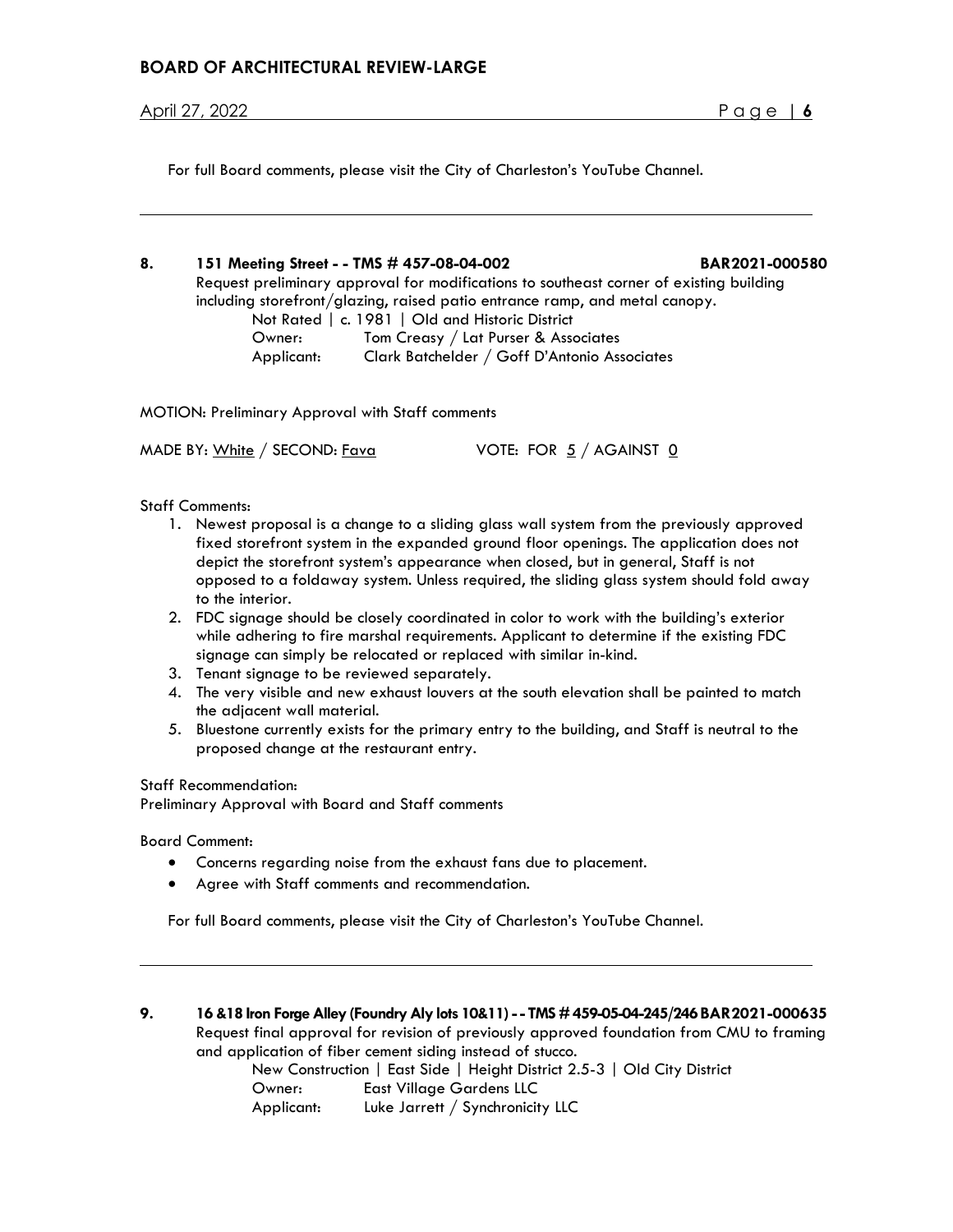## **Applicant was not present; item withdrawn by Board.**

#### **10. Sign Policy Statement Restudy for Historic Corridor District / 997 Morrison Signage**

Staff Comments:

- 1. Certain parts of the Historic Corridor District are experiencing significant new growth.
- 2. This growth is creating a rapid influx of proposed signage which is not directly addressed in the Sign Policy Statements. Most are asking for signage types which we would normally have to Deny based on the existing language of the General Sign Policy Statement.
- 3. Denial of these submittals may result in appeals possibly resulting in a number of these signage submittals coming before the Board on a regular basis.
- 4. The advent of new lighting technologies coupled with an evolving architectural language of in some of these areas can be compatible and appropriate but must be reviewed carefully on a case-by-case basis.
- 5. Overly bright, jarring, or garish colors or designs are to be strongly avoided with only signage which complements the building and its' context being allowed.
- 6. As an internal check, any illuminated signage should be reviewed and approved by the City Architect before an Approval is entered into the City's Data Management System by Staff.

#### Staff Recommendation:

Approval for amended language to the General Sign Policy Statement to include the Historic Corridor District and the allowance for additional types of signage and the illumination thereof, on a case-by-case basis.

Alternatively, if the Board Defers, Denies or fails to act on this Agenda item, the signage submittal for 997 Morrison Dr. (CTC) should be heard, as they have been waiting a long time for a decision on their signage request which would be Denied by Staff under the current General Sign Policy Statement.

Board Comment:

- BAR has many signage policy statements which are specific and focused on certain areas of town in order to protect the integrity of the historic district and fabric of Charleston. Not the case for Upper Morrison, Upper Meeting, Upper King. The signage section of the zoning already has constraints on size, type, number, illumination. And then there is proximity to DRB territory which has signage policies. Should BAR simply not have a signage policy north of Line and rely on the base zoning ordinance? Unusual to have lit signage on top of a building in Charleston but is a new building.
- Except for the old Coke plant sign, there are not many which can be seen from a distance, and this differentiates Charleston. Historically, Charleston had a tremendously and varied vocabulary of signage. Reservation in adopting something tonight is constitutional issues related to commercial speech - any broader implications that have to do with more than aesthetics? As a result of large buildings, we have blocked the view of the historic skyline. Blocking it and then having large corporate signs that don't differentiate us from other cities should be avoided. Suggest developing a policy or ordinance that does not add workload to Staff or bring sign applications individually to the Board. While this is a deliberating body, encourage a bright-line rule.
- Pinnacle example is advertising. No one would know how to get to that building by the sign. That is advertising.